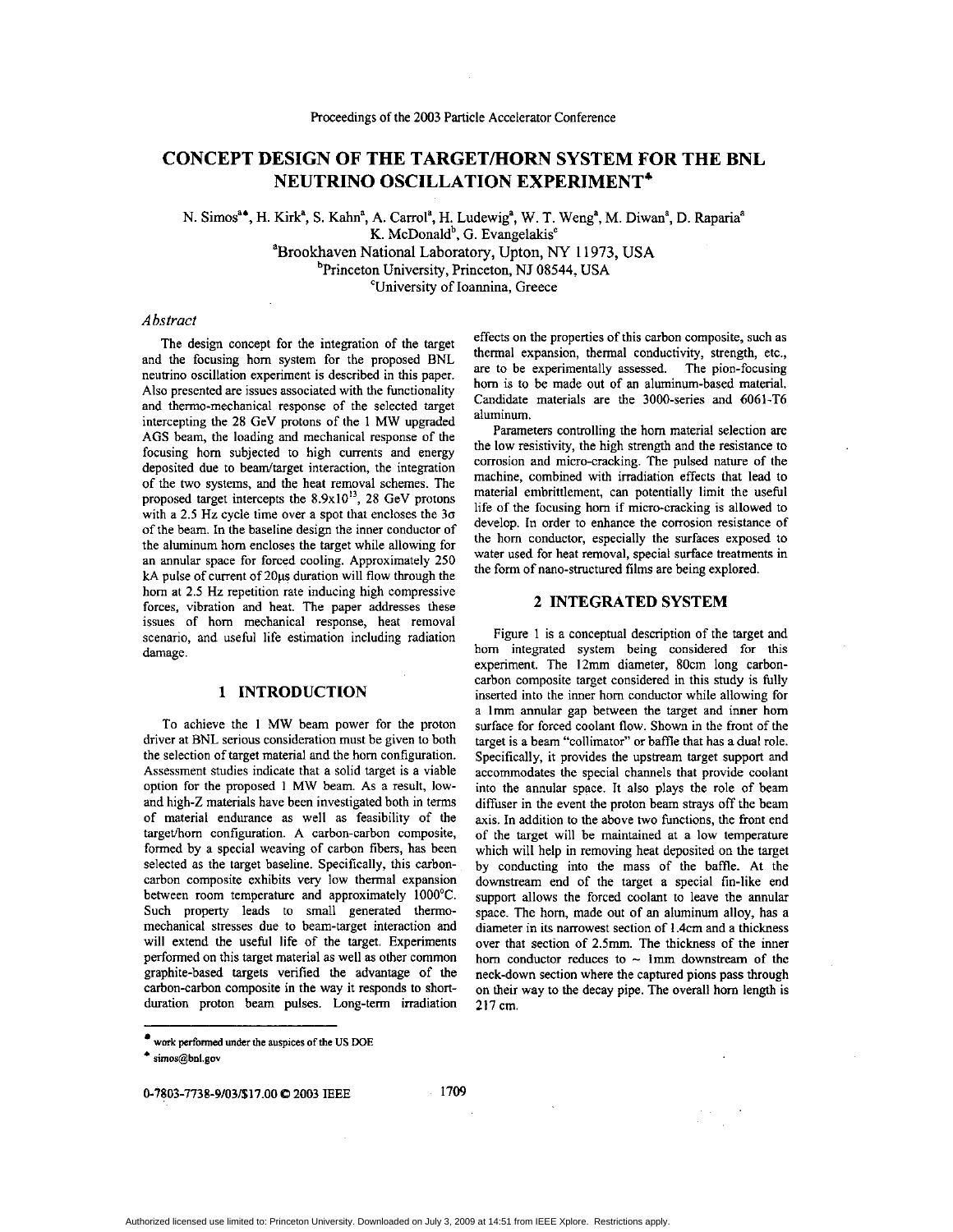<span id="page-1-0"></span>The baseline design requires a 250 **kA** peak current with a repetition rate of 2.5 Hz. One of the options being considered assumes a 20us half-sine current pulse. Results of horn response with such current pulse structure are presented in this paper. Under such short current pulse most of the flowing current will be within one skin depth of the conductor. The magnetic pressures and joule heating generated in the conductor control the mechanical design of the horn. While heat generated in the narrowest section of the horn by both current and secondary particles is partly removed by the fluid flowing in the annular space, the balance will be removed by the spraying of coolant through a set of optimally positioned jets against the current-side of the inner conductor. Two coolant options are being considered, namely, the spraying of water and of cold helium. The schematic of Figure **1** depicts the water-cooling option.



**Figure 1: HomTarget** Configuration

Also under consideration is a downstream thin window whose role is to hold the target coolant in a closed system. The coolant **is** thus collected, cooled and returned to the target upstream to be re-ejected into the annular space. The key issue with such window is the fact that it will see a significant portion of the incoming beam power and will be subjected to high thenno-mechanical stress conditions. Further, the presence of additional material in the flight path of pions generated and focused by the horn represents an additional impediment. However, since the only role of such window **is** to prevent the coolant from escaping from the closed envelope, a low-Z material (for minimal interaction with secondary particles or heat generation from intercepting the beam protons) such as carbon-carbon composite can provide the required boundary.

#### *2.1 Energy Deposition and Heat Removal*

Energy generated in the target/horn system is due to the target/proton interaction and the current flowing in the horn. Energy is also deposited in the horn from secondary panicles generated in the target. Different mechanisms, namely heat convection, conduction and radiation heat exchange between target and horn are responsible in removing the deposited heat. The heat balance of the overall system, as it reaches an operating temperahue, is addressed by utilizing a sophisticated finite element analysis.

#### *Tareet Heat DeDosition*

Energy depositions for two different beam spots **on**  two target diameters have been estimated using hadron interaction codes. Specifically, Imm and 2mm **nns** proton beams are interacting with 6mm and **12mm** diameter targets respectively effectively capturing *30* of the beam.  $8.9x10^{13}$ , 28 GeV protons are delivered on target with a 2.5 Hz cycle time. The integrated energy deposited on carbon-carbon target per 8.9x101' protons **is** 5.1 **kJ** and 7.3 **U** respectively resulting in temperature rises of **<sup>1000</sup>** 'C and 280 'C **in** the target. While the Imm beam deposits less energy, thus easing the heat removal capacity required, the temperature rise is high making the 2mm beam more preferable.

#### *Horn Joule Heating*

For a 20us half-sine current pulse (effective frequency) of 0.025 **MHz)** the current **is** expected to flow overa skin depth of the inner surface of the inner conductor. The skin depth **6** for a horn made out of 3000-series aluminum, for example, with resistivity  $\rho = 4.2$  mohm-cm, is calculated based on the following relations:<br> $\delta = (6.61/f^{1/2}) k$ ,  $f = 0.025 \text{ MHz}$ 

$$
\delta = (6.61/f^{1/2}) k_1 ; f = 0.025 \text{ MHz}
$$
  

$$
k_1 = [\rho/\rho_c]^{1/2} ; \rho_c = 1.724 \text{ mboms-cm}
$$

leading to a skin depth of  $\delta_{Al} = 0.06525$  cm.

In the narrow section of the inner conductor which surrounds the target and is subject to peak joule heating, the heat generated per unit length is derived from

$$
JH_{pulse-cm} = \int_{0}^{2\pi} \int_{A} J^{2}(z,t) \rho \ dA \ dt = 3.88 \text{ Joules}
$$

where  $J(z,t) = J(z) \sin(\pi t/20\mu s)$ ,  $J(z) = J_0 e^{-z/6}$  and  $J_0 = 689$  $kA/cm<sup>2</sup>$  is the current density at the conductor surface. The peak temperature rise in the horn, induced by joule heating alone is estimated to be  $\Delta T = 7.4$ °C.

#### *Secondan, Particle Heating*

Based **on** the simulation results of different hadron interaction codes, a significant amount of heat is deposited on the hom from secondary particles produced in the target. The heat deposited in the inner conductor of the horn is estimated to be  $\sim 8.4$  kW.

#### *Heat Removal Scheme*

The deposited heat in both the target and horn is removed by forced flow. In this study the target and the bom have been decoupled. Specifically, forced helium is used in the Imm annular space between the target and horn to remove the heat from the target which amounts to